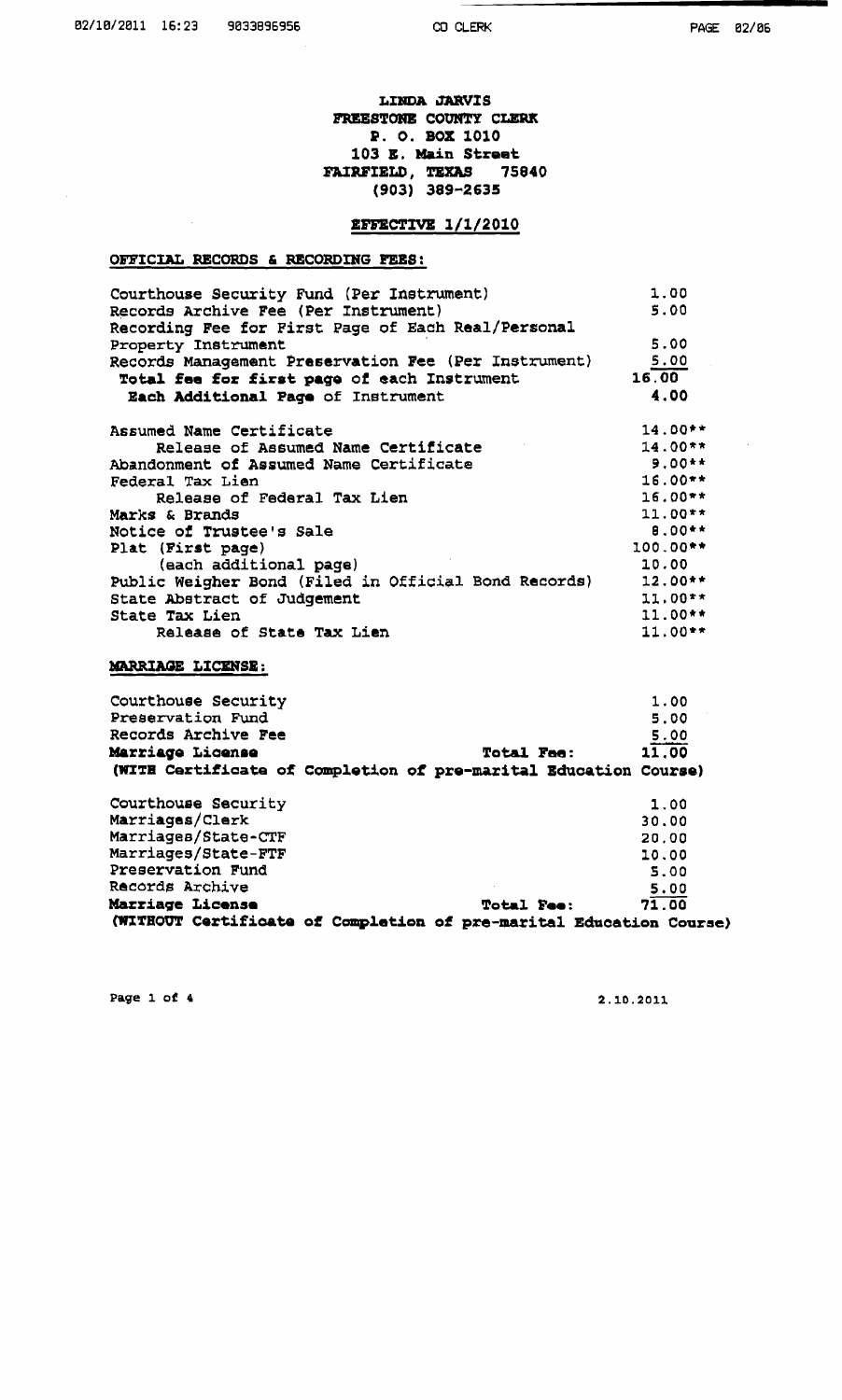$\hat{\boldsymbol{\beta}}$ 

# MISCELLANEOUS:

| Birth Certificates (Each)                                | 23.00             |
|----------------------------------------------------------|-------------------|
| Certified Copy                                           | copy fee $+$ 5.00 |
| Certified Copy of Marriage License                       | copy fee $+ 5.00$ |
| Certified Copy of School Record                          | copy fee $+$ 5.00 |
| Criminal Search                                          | per name 5.00     |
| Death Certificates                                       | 21.00             |
| Each Additional Death Certificate if made at same time   | 4.00              |
| Informal Marriage License                                | $31.00**$         |
| Lien Search includes Abstract of Judgment, Fed Tax Lien, |                   |
| State Tax Lien & County Court Civil Judgment per name    | 10.00             |
| Returned Check Fee                                       | 25.00             |
| Replacement Marriage License                             | 10.00             |
| UCC (filed in Official Records-same as recording fee)    |                   |
| Wills for safe keeping                                   | 11.00             |
| Xerox Copy per page (Non-certified)                      | 1.00              |

\*\* **Inchudes PF** & **CHS** 

Page 2 of 4

 $2.10.2011$ 

 $\hat{\mathcal{A}}$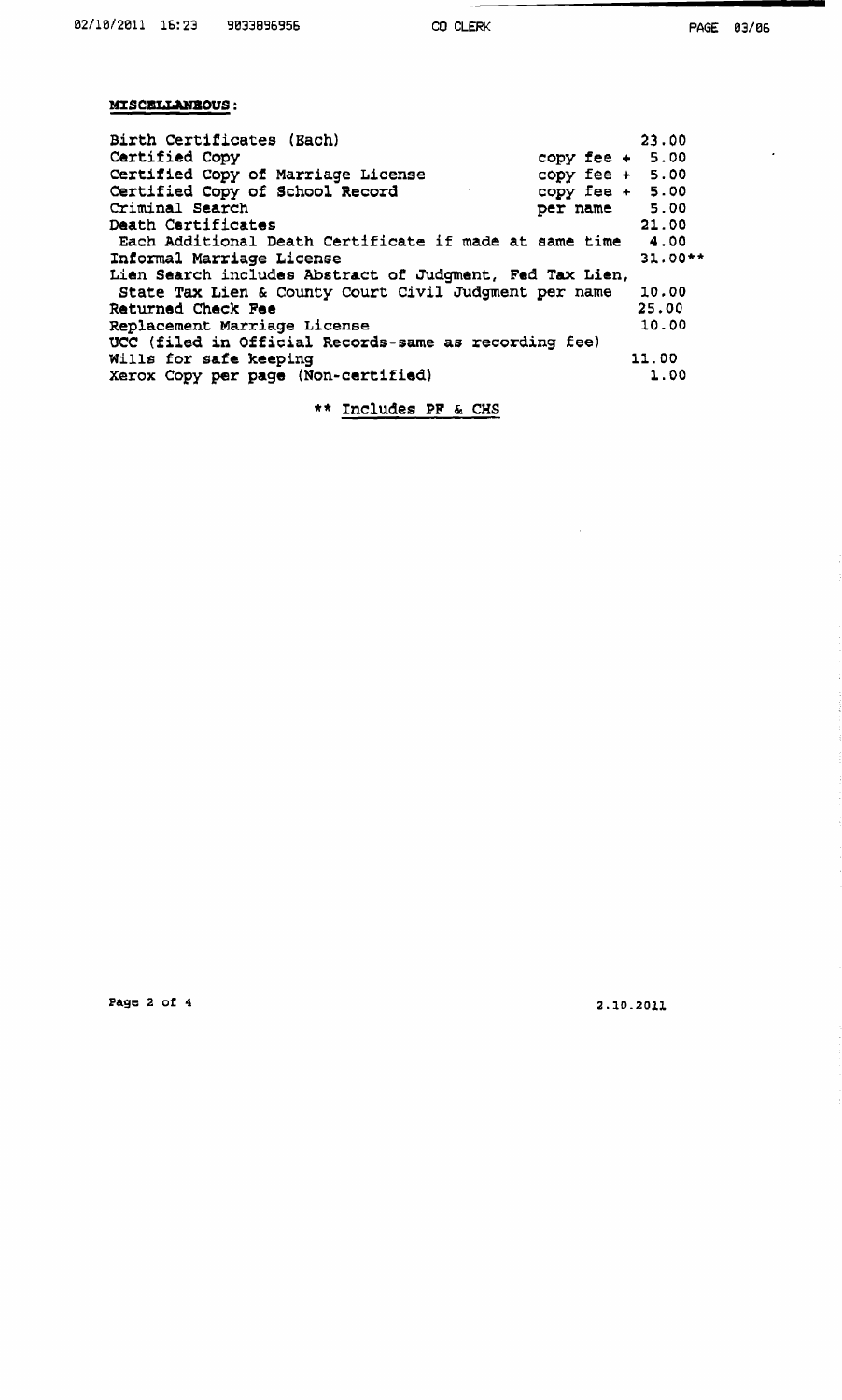I

#### NEW AMOUNT - \*

#### **PROBATE CASZ FES: (Applications for new case)**

**Administratione(With or Without wlll(rnc1udes 2 orders)306.00** \* **Guardianship (with 1 personal citation) (Includes 2 Ordcrs)391.00** \* **Informal Probate** (Includes **2 Orders) 271.00** \* **Will as Letters** Testamentary **(Includes 2 Orders)306.00** \* **will ae Muniment of Title (Includes 1 Order) 304.00** \* **(All above case fees include (1) posting citation Declaration of Heirship (Includes 1 Order) 304.00** \* Family Settlement Agreement Foreign Will **Foreign Will (Includes 1 Order)** 219.00 \*<br>Small Estates (Includes 1 Order) 219.00 \* **Small Estatas (Includes 1 Order) 219.00**  (all **above fees do not include any posting citation) Citation. (aka called "Service"** in **Probate or Civil):**  Citation by Publication (sheriff's fee) 85.00 per citation Filer must pay newspaper for publication fee.<br>**Example 1998** in the publication fee.<br>**4.00 per citation** Citations only issued by us but served **by Attorney or requester (clerk's fee)**  Citations to be served by certified mail 85.00 per citation (clerk's fee)  $($  + certf, mail fee) **(clerk's fee)** (+ **certf. mail fee) Personal Citation (in-county service fee)** <br>**Posting Citation (Sheriff's Fee) Posting Citation (Sheriff's Fee) 85.00 per citation** 

### **Issuing Letters Teetamentaxy, Letters of**  Administration **or Letters** of **Guardianship**

**Other documents filed in probate** & **charged a fee: Annual Account** & **Order**  27.00 **Annual Report** & **Order**  12.00 **Appl. To Sell Personal Property** & **Order** (+ **Citation)**  112.00 **Appl. To Sell Real Property** & **Order** (+ **Citation)**  112.00 **Claim Against Estate**  2.00 **Filing a document not listed above** - **after the**  25.00 **filing of an order approving the inventory and appraisement or after the 120th day after** the **date of** the **initial filing of the action, whichever**  occurs first, if more than 25 pages **Final Account h** Order (+ **Citation)** 112.00 **Inventory** & **Order** -- 27.00 Judge's order 2.00

**Page 3 of 4** 

 $2.10.2011$ 

**each 2.00**